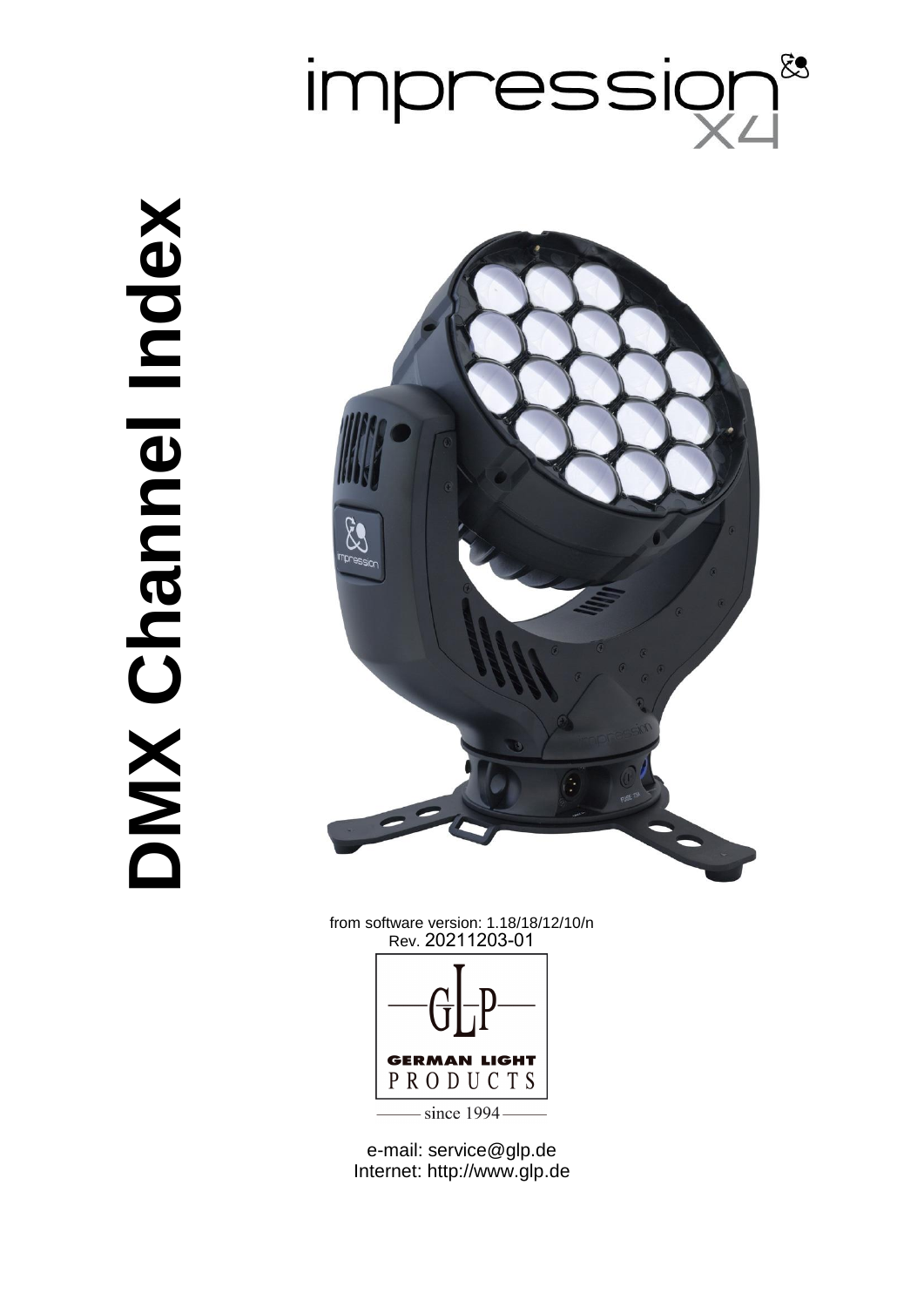

### **Normal - Mode 20 DMX channels**

| <b>Channel</b> | <b>Function</b>                                         | <b>Time and Value</b>              | <b>DMX</b>    | %               |
|----------------|---------------------------------------------------------|------------------------------------|---------------|-----------------|
| 1) PAN-coarse  | $0.623^\circ$                                           | 3,2s                               | 0.255         | 0.100           |
| 2) PAN-fine    |                                                         |                                    | 0.255         | 0.100           |
| 3) Tilt-coarse | $0.242^{\circ}$                                         | 1,5s                               | 0.255         | 0.100           |
| 4) Tilt-fine   |                                                         |                                    | 0.255         | 0.100           |
| 5) Color       | Colors adjustable via RGB                               |                                    | 0.7           | 0.2.5           |
| (fixed)        | Color 01 - Red 1)                                       |                                    | 8.15          | 3.5.5           |
|                | Color 02 - Amber 1)                                     |                                    | 1623          | 6.8.5           |
|                | Color 03 - Warm Yellow <sup>1)</sup>                    |                                    | 24.31         | 9.12.5          |
|                | Color 04 - Yellow <sup>1)</sup>                         |                                    | 3239          | 13.15.5         |
|                | Color 05 - Green 1)                                     |                                    | 40.47         | 16.18.5         |
|                | Color 06 - Turquoise 1)                                 |                                    | 48.55         | 19.21.5         |
|                | Color 07 - Cyan $1$                                     |                                    | 5663          | 2224.5          |
|                | Color 08 - Blue 1)                                      |                                    | 64.71         | 25.27.5         |
|                | Color 09 - Lavender 1)                                  |                                    | 7279          | 28.30.5         |
|                | Color 10 - Malve 1)                                     |                                    | 8087          | 31.34.5         |
|                | Color 11 - Magenta 1)                                   |                                    | 8895          | 35.37.5         |
|                | Color 12 - Pink $\frac{1}{1}$                           |                                    | 96103         | 38.40.5         |
|                | White - CTO                                             | 3200K                              | 104111        | 41.43.5         |
|                | White                                                   | 5600K                              | 112119        | 44.46.5         |
|                | White - CTB                                             | 7200K                              | 120127<br>128 | 47.49.5         |
|                | Rainbow Effect Stop <sup>2)</sup><br>Rainbow Effect 3)  | slow - fast                        | 129223        | 50<br>5188      |
|                | Random colors                                           | slow - fast                        | 224255        | 89.100          |
| $ 6)$ Red      | Color mixing system - Red                               | $0 - 100%$                         | 0.255         | 0.100           |
| 7) Green       | Color mixing system - Green                             | $0 - 100%$                         | 0.255         | 0.100           |
| 8) Blue        | Color mixing system - Blue                              | $0 - 100%$                         | 0.255         | 0.100           |
| 9) White       |                                                         | $\overline{0}$ - 100%              | 0.255         | 0.100           |
|                | Color mixing system - White                             |                                    |               |                 |
| 10) Shutter    | Shutter closed                                          | $slow - fast$                      | 0.15<br>16.47 | 0.5.5<br>6.18.5 |
|                | Shutter pulse random<br>Up-dimming then Shutter closing | $slow - fast$                      | 4879          | 19.31           |
|                | (random patterns)<br>Shutter open then down-dimming     |                                    |               |                 |
|                | (random patterns)                                       | $slow - fast$                      | 80.111        | 32.43           |
|                | Up-dimming then down-dimming<br>(random patterns)       | $slow - fast$                      | 112.143       | 44.56           |
|                | Strobe effect pause                                     | $5s - 0.1s$                        | 160199        | 63.77           |
|                | Strobe effect slow - fast                               | 1 Hz - 10 Hz                       | 200239        | 78.94           |
|                | Shutter open                                            |                                    | 240255        | 95100           |
| 11) Dimmer     | Dimmer                                                  | $0 - 100%$                         | 0.255         | 0.100           |
| 12) CTO        | No CTO                                                  |                                    | 07            | 0.2.5           |
|                | Continuous color temperature                            | Applicable for ALL                 | 8.255         | 3100            |
|                | correction                                              | colors                             |               |                 |
| 13) Special    | Pattern Block $1 \rightarrow$ channel 17                |                                    | 03            | 01              |
|                | Pattern Block $2 \rightarrow$ channel 17                |                                    | 4.7           | 1.52.5          |
|                | PWM lower                                               | $\sim$ 582 Hz $\sim$ 600Hz         | 100149        | 39.57           |
|                | PWM (Default)                                           | 600Hz                              | 150           | 58              |
|                | PWM higher                                              | $\sim 600$ Hz $\ldots \sim 618$ Hz | 151200        | 59.78           |
|                | <b>RESET</b>                                            |                                    | 250255        | 98.100          |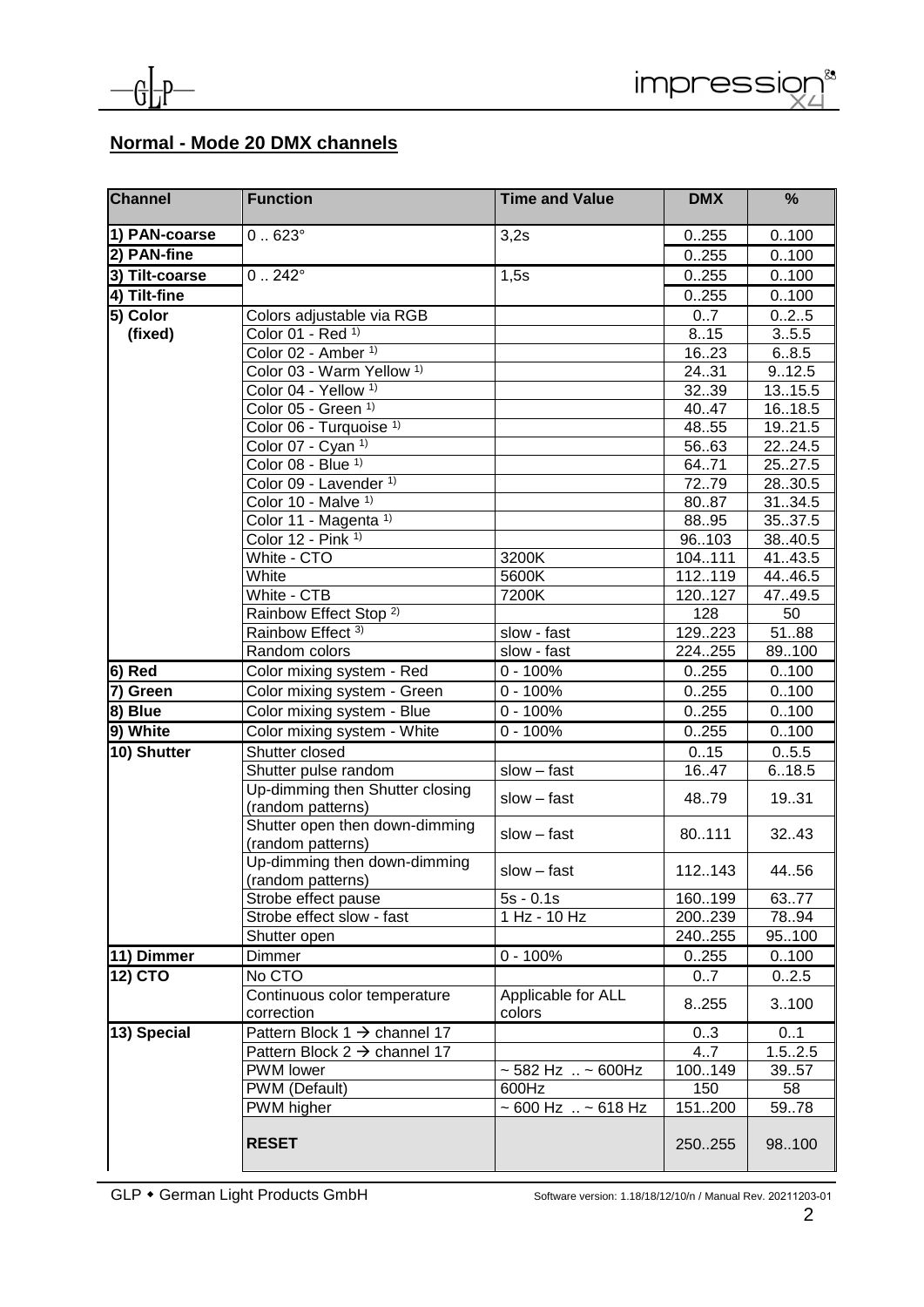

| <b>Channel</b> | <b>Function</b>                |                                                    |                        | <b>Time and Value</b> | <b>DMX</b>  | %         |
|----------------|--------------------------------|----------------------------------------------------|------------------------|-----------------------|-------------|-----------|
| 14) Movement   | No macros                      |                                                    |                        |                       | $\mathbf 0$ | $\pmb{0}$ |
|                | <b>Move</b>                    | <b>Size</b>                                        | <b>Phase</b>           | Use "Speed" to adjust |             |           |
|                | ment                           |                                                    |                        |                       |             |           |
| macros         | <b>PAN</b>                     | 1                                                  | $0^{\circ}$            |                       | 0101        | 0.5       |
|                |                                | 1                                                  | $90^\circ$             |                       | 0203        | 1.0       |
|                |                                | 1                                                  | 180°                   |                       | 0405        | 1.7       |
|                |                                | 1                                                  | 270°                   |                       | 0607        | 2.5       |
|                | <b>PAN</b>                     | $\overline{2}$                                     | $\overline{0^{\circ}}$ |                       | 0809        | 3.3       |
|                |                                | $\overline{c}$                                     | $90^\circ$             |                       | 1011        | 4.1       |
|                |                                | $\overline{2}$                                     | $180^\circ$            |                       | 12.13       | 4.9       |
|                |                                | $\overline{2}$                                     | 270°                   |                       | 14.15       | 5.7       |
|                | <b>PAN</b>                     | $\overline{3}$                                     | $\overline{0^{\circ}}$ |                       | 1617        | 6.5       |
|                |                                | 3                                                  | $90^\circ$             |                       | 1819        | 7.3       |
|                |                                | $\overline{3}$                                     | $180^\circ$            |                       | 2021        | 8.0       |
|                |                                | $\overline{3}$                                     | 270°                   |                       | 2223        | 8.8       |
|                | <b>PAN</b>                     | $\overline{\mathbf{4}}$                            | $\overline{0^{\circ}}$ |                       | 2425        | 9.6       |
|                |                                | $\overline{\mathbf{4}}$                            | $90^\circ$             |                       | 2627        | 10.4      |
|                |                                | $\overline{\mathbf{4}}$                            | 180°                   |                       | 2829        | 11.2      |
|                |                                | $\overline{4}$                                     | 270°                   |                       | 3031        | 12        |
|                | <b>TILT</b>                    |                                                    | size / phase see PAN   |                       | 3263        | 1325      |
|                | PAN / TILT                     |                                                    | size / phase see PAN   |                       | 64.95       | 2637      |
|                |                                | PAN / TILT (inverse)<br>size / phase see PAN       |                        |                       | 96127       | 3850      |
|                | Circle                         |                                                    | size / phase see PAN   |                       | 128159      | 5162      |
|                |                                | Circle (inverse)                                   | size / phase see PAN   |                       | 160191      | 63.75     |
|                | Lying eight                    |                                                    | size / phase see PAN   |                       | 192223      | 7687      |
|                |                                | Random movement                                    | size / phase see PAN   |                       | 224255      | 88100     |
| 15) Speed      |                                | Pan/Tilt movement speed from                       |                        |                       |             |           |
|                | controller                     |                                                    |                        |                       | 0.1         | 0.0.5     |
| Pan/Tilt       |                                | Pan/Tilt, slow - fast                              |                        |                       |             |           |
|                |                                | Use this channel also for the speed                |                        |                       | 02255       | 1100      |
|                | of the movements (channel 14). |                                                    |                        |                       |             |           |
| 16) Zoom       | Wide - narrow (spot)           |                                                    |                        |                       | 0255        | 0100      |
| 17) Pattern    | No pattern                     |                                                    |                        |                       | 0.2         | 01        |
|                | 250 pre-defined patterns       |                                                    |                        |                       | 299         |           |
|                |                                | (see appendix A)<br>Activates direct access to LED |                        |                       | 03253       |           |
|                |                                |                                                    |                        | See channels 18-20    |             | 100       |
|                | Pattern                        |                                                    |                        | 254255                |             |           |
| 18) Pattern    |                                | Direct access to Pattern of LED                    |                        |                       | 0255        | 0100      |
| Byte 1         | 18                             |                                                    |                        |                       |             |           |
| 19) Pattern    |                                | Direct access to Pattern of LED                    |                        |                       | 0255        | 0100      |
| Byte 2         | 9.16                           |                                                    |                        |                       |             |           |
| 20) Pattern    |                                | Direct access to Pattern of LED                    |                        |                       | 0.07        | 0.2.5     |
| Byte 3         | 17.19                          |                                                    |                        |                       |             |           |

# **Compress-Mode 14 DMX channels**

| <b>Channel</b> | <b>Function</b> | <b>Time and Value</b> | <b>DMX</b> | $\%$  |
|----------------|-----------------|-----------------------|------------|-------|
| 1) PAN-coarse  | $0.623^{\circ}$ | 3.2s                  | 0.255      | 0.100 |
| 2) PAN-fine    |                 |                       | 0.255      | 0.100 |
| 3) Tilt-coarse | $0.242^{\circ}$ | 1,5s                  | 0.255      | 0.100 |
| 4) Tilt-fine   |                 |                       | 0.255      | 0.100 |

GLP • German Light Products GmbH

Software version: 1.18/18/12/10/n / Manual Rev. 20211203-01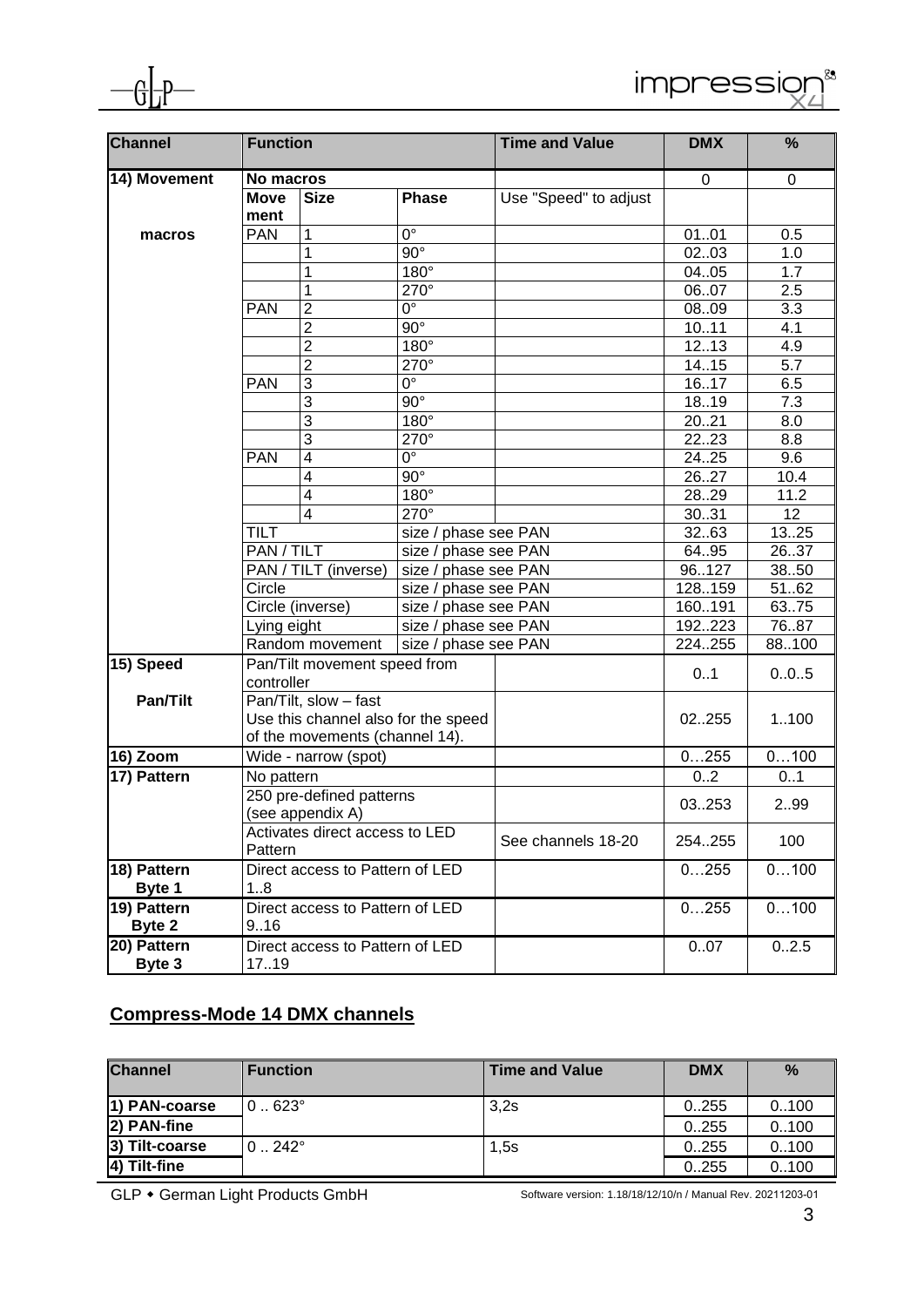

| Channel                | <b>Function</b>                                      | <b>Time and Value</b>              | <b>DMX</b> | %       |
|------------------------|------------------------------------------------------|------------------------------------|------------|---------|
| $\overline{5}$ ) Color | Colors adjustable via RGB                            |                                    | 07         | 0.2.5   |
| (fixed)                | Color 01 - Red 1)                                    |                                    | 8.15       | 3.5.5   |
|                        | Color 02 - Amber <sup>1)</sup>                       |                                    | 1623       | 6.8.5   |
|                        | Color 03 - Warm Yellow <sup>1)</sup>                 |                                    | 24.31      | 9.12.5  |
|                        | Color 04 - Yellow <sup>1)</sup>                      |                                    | 3239       | 1315.5  |
|                        | Color 05 - Green 1)                                  |                                    | 40.47      | 16.18.5 |
|                        | Color 06 - Turquoise 1)                              |                                    | 48.55      | 19.21.5 |
|                        | Color 07 - Cyan 1)                                   |                                    | 5663       | 2224.5  |
|                        | Color 08 - Blue 1)                                   |                                    | 64.71      | 25.27.5 |
|                        | Color 09 - Lavender 1)                               |                                    | 7279       | 28.30.5 |
|                        | Color 10 - Mauve 1)                                  |                                    | 8087       | 31.34.5 |
|                        | Color 11 - Magenta 1)                                |                                    | 8895       | 35.37.5 |
|                        | Color 12 - Pink 1)                                   |                                    | 96103      | 38.40.5 |
|                        | White - CTO                                          | Color temperature<br>3200K         | 104111     | 41.43.5 |
|                        | White                                                | Color temperature<br>5600K         | 112119     | 44.46.5 |
|                        | White - CTB                                          | Color temperature<br>7200K         | 120127     | 47.49.5 |
|                        | Rainbow Effect Stop <sup>2)</sup>                    |                                    | 128        | 50      |
|                        | Rainbow Effect 3)                                    | slow - fast                        | 129223     | 5188    |
|                        | Rainbow Effect, random colors                        | slow - fast                        | 224.255    | 89.100  |
| 6) Red                 | Color mixing system - Red                            | $0 - 100%$                         | 0.255      | 0.100   |
| 7) Green               | Color mixing system - Green                          | $0 - 100%$                         | 0.255      | 0.100   |
| $\overline{8}$ ) Blue  | Color mixing system - Blue                           | $0 - 100%$                         | 0.255      | 0.100   |
| 9) White               | Color mixing system - White                          | $\overline{0}$ - 100%              | 0.255      | 0.100   |
| 10) Shutter            | Shutter closed                                       |                                    | 0.15       | 0.5.5   |
|                        | Random Pulse effect                                  | slow - fast                        | 16.47      | 6.18.5  |
|                        | Up-dimming then Shutter closing<br>(random patterns) | slow - fast                        | 48.79      | 19.31.5 |
|                        | Shutter open then down-dimming<br>(random patterns)  | slow - fast                        | 80111      | 32.43   |
|                        | Up-dimming then down-dimming<br>(random patterns)    | slow - fast                        | 112143     | 44.56   |
|                        | Strobe effect pause                                  | 5s1s                               | 144.199    | 5777    |
|                        | Strobe effect, slow - fast                           | 1 Hz  10 Hz                        | 200239     | 78.94   |
|                        | Shutter open                                         |                                    | 240249     | 95.97.5 |
|                        | Shutter open                                         |                                    | 251255     | 99.100  |
| 11) Dimmer             | Dimmer                                               | $0 - 100%$                         | 0.255      | 0.100   |
| $12)$ Zoom             | Wide - narrow (spot)                                 |                                    | 0255       | 0100    |
| 13) Special            | Pattern Block $1 \rightarrow$ channel 14             |                                    | 03         | 0.1     |
|                        | Pattern Block $2 \rightarrow$ channel 14             |                                    | 4.7        | 1.52.5  |
|                        | PWM lower                                            | ~ 582 Hz  ~ 600Hz                  | 100149     | 39.57   |
|                        | PWM (Default)                                        | 600Hz                              | 150        | 58      |
|                        | PWM higher                                           | $\sim 600$ Hz $\ldots \sim 618$ Hz | 151200     | 59.78   |
|                        | <b>RESET</b>                                         |                                    | 250255     | 98.100  |
| 14) Pattern            | No pattern                                           |                                    | 02         | 01      |
|                        | 250 pre-defined patterns                             |                                    |            |         |
|                        | (see appendix A)                                     |                                    | 03253      | 299     |

impression

 $\int_{0}^{\xi_{3}}$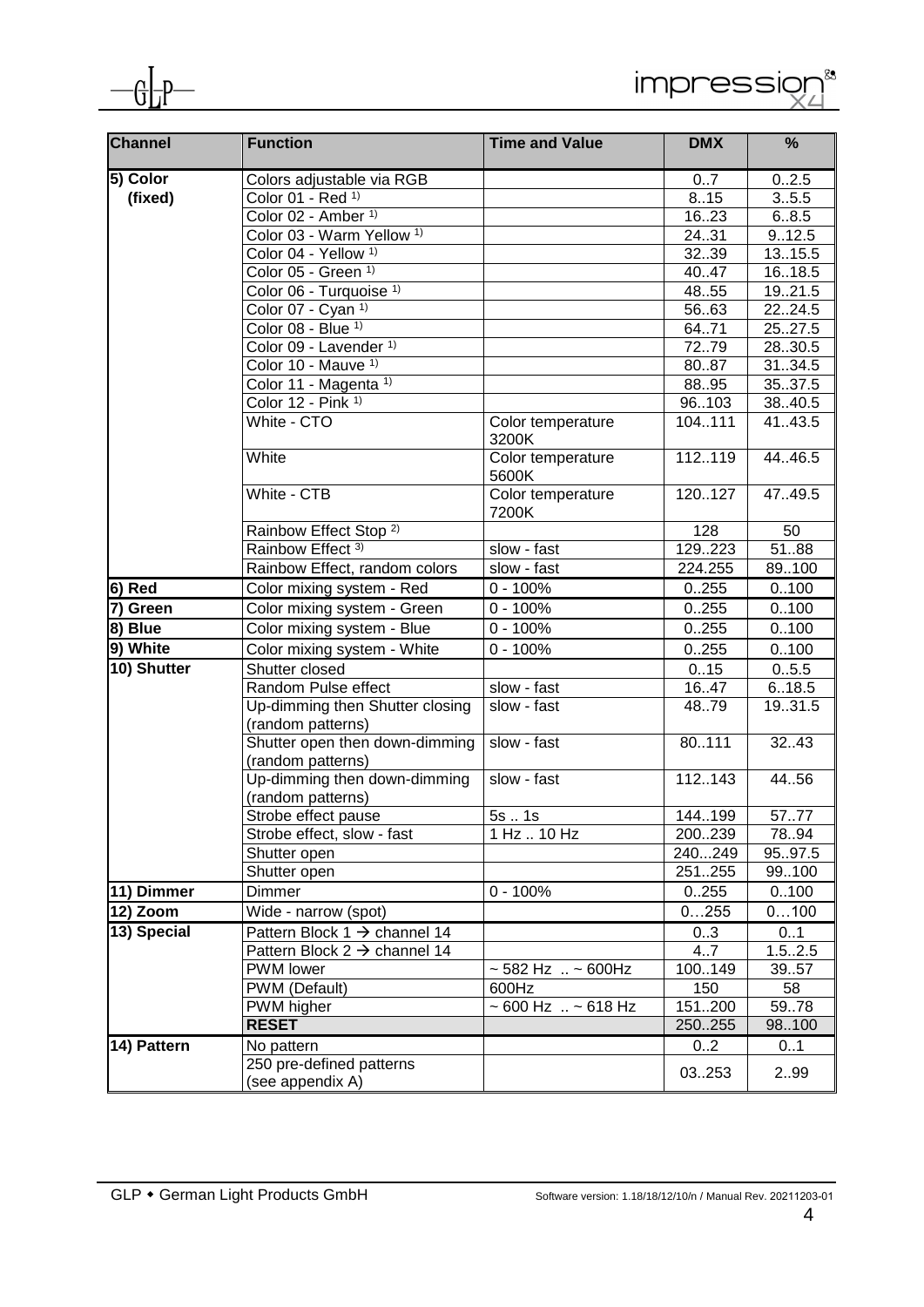

## **High Resolution (Extended) - Mode 21 DMX Channels**

| <b>Channel</b>        | <b>Function</b>                                      | <b>Time and Value</b>              | <b>DMX</b>    | %                          |
|-----------------------|------------------------------------------------------|------------------------------------|---------------|----------------------------|
| 1) PAN-coarse         | $0.623^\circ$                                        | 3,2s                               | 0.255         | 0.100                      |
| 2) PAN-fine           |                                                      |                                    | 0.255         | 0.100                      |
| 3) Tilt-coarse        | $0.242^{\circ}$                                      | 1,5s                               | 0.255         | 0.100                      |
| 4) Tilt-fine          |                                                      |                                    | 0.255         | 0.100                      |
| 5) Red-coarse         | Color mixing system - Red                            | $0 - 100%$                         | 0.255         | 0.100                      |
| 6) Red-fine           | Color mixing system - Red-Low                        |                                    | 0.255         | 0.100                      |
| 7) Green-coarse       | Color mixing system - Green                          | $0 - 100%$                         | 0.255         | 0.100                      |
| 8) Green-fine         | Color mixing system - Green-Low                      |                                    | 0.255         | 0.100                      |
| 9) Blue-coarse        | Color mixing system - Blue                           | $0 - 100%$                         | 0.255         | 0.100                      |
| 10) Blue-fine         | Color mixing system - Blue-Low                       |                                    | 0.255         | 0.100                      |
| 11) White-coarse      | Color mixing system - White                          | $0 - 100%$                         | 0.255         | 0.100                      |
| 12) White-fine        | Color mixing system - White-Low                      |                                    | 0.255         | 0.100                      |
| 13) Shutter           | Shutter closed                                       |                                    | 0.15          | 0.5.5                      |
|                       | Random Pulse effect                                  | slow - fast                        | 16.47         | 6.18.5                     |
|                       | Up-dimming then Shutter closing<br>(random patterns) | slow - fast                        | 4879          | 19.31.5                    |
|                       | Shutter open then down-dimming<br>(random patterns)  | slow - fast                        | 80111         | 32.43                      |
|                       | Up-dimming then down-dimming<br>(random patterns)    | slow - fast                        | 112.143       | 44.56                      |
|                       | Strobe effect pause                                  | $5s - 1s$                          | 144199        | 5777                       |
|                       | Strobe effect, slow - fast                           | 1 Hz - 10 Hz                       | 200.239       | 78.94                      |
|                       | Shutter open                                         |                                    | 240249        | 95.97.5                    |
|                       | Shutter open                                         |                                    | 251255        | 99.100                     |
| 14) Dimmer-<br>coarse | Dimmer                                               | $0 - 100%$                         | 0255          | 0.100                      |
| 15) Dimmer-<br>fine   | Dimmer - Low                                         |                                    | 0.255         | 0.100                      |
| 16) Zoom              | Spot - Flood                                         |                                    | 0255          | 0100                       |
| 17) Special           | Pattern Block $1 \rightarrow$ channel 18             |                                    | 03            | 0.1                        |
|                       | Pattern Block $2 \rightarrow$ channel 18             |                                    | 4.7           | 1.52.5                     |
|                       | PWM lower                                            | $~582$ Hz $~.~5600$ Hz             | 100149        | 3957                       |
|                       | PWM (Default)                                        | 600Hz                              | 150           | 58                         |
|                       | PWM higher<br><b>RESET</b>                           | $\sim 600$ Hz $\ldots \sim 618$ Hz | 151200        | 5978                       |
|                       |                                                      |                                    | 250255<br>0.2 | 98.100<br>$0.\overline{1}$ |
| 18) Pattern           | No pattern<br>250 pre-defined patterns               |                                    |               |                            |
|                       | (see appendix A)                                     |                                    | 03253         | 299                        |
|                       | Activates direct access to LED<br>Pattern            | See channels 18-20                 | 254.255       | 100                        |
| 19) Pattern<br>Byte 1 | Direct access to Pattern of LED<br>18                |                                    | 0255          | 0100                       |
| 20) Pattern<br>Byte 2 | Direct access to Pattern of LED<br>9.16              |                                    | 0255          | 0100                       |
| 21) Pattern<br>Byte 3 | Direct access to Pattern of LED<br>17.19             |                                    | 0.07          | 0.2.5                      |